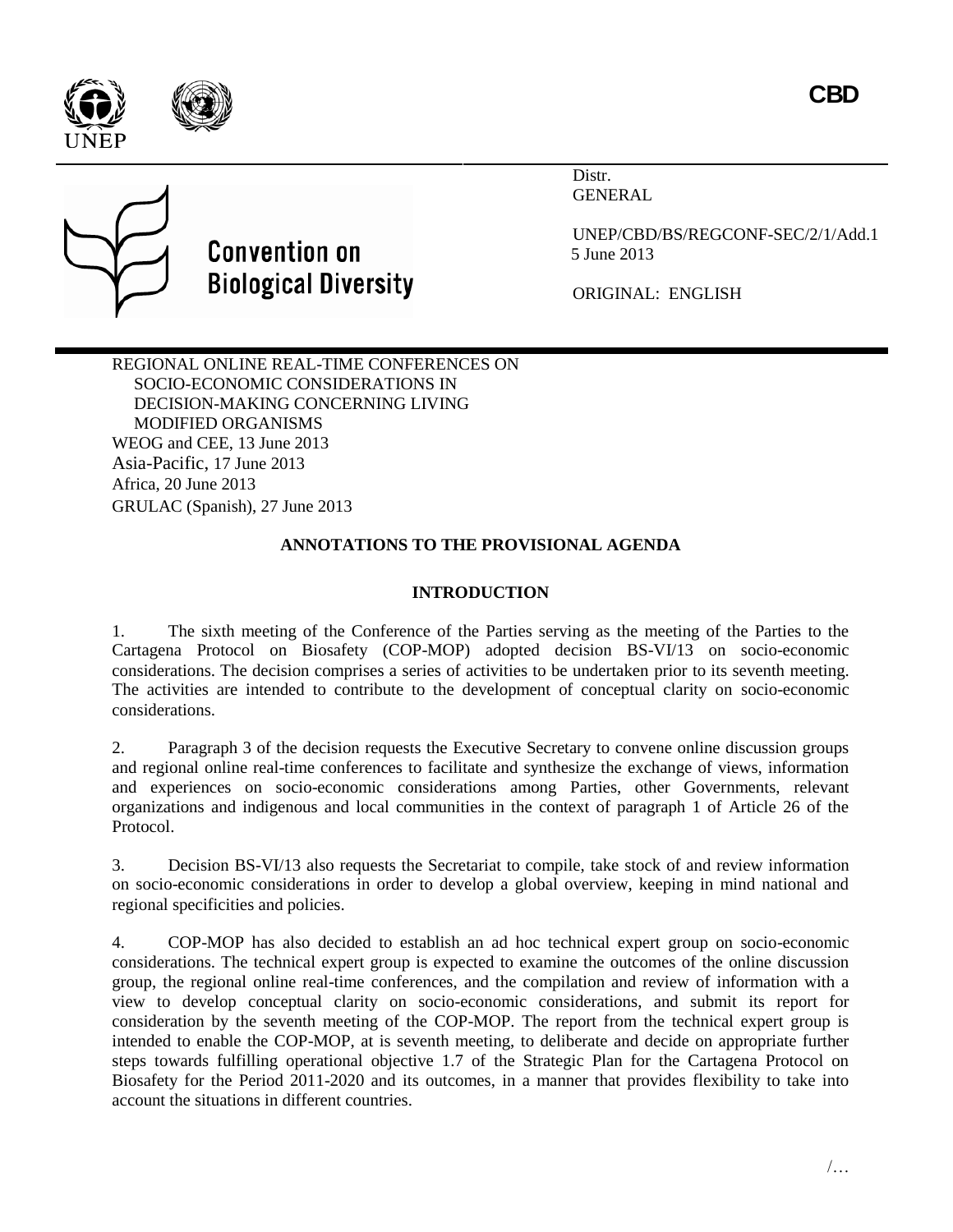UNEP/CBD/BS/REGCONF-SEC/2/1/Add.1 Page 2

5. The Secretariat convened an online discussion group from 11 March 2013 to 16 April 2013. More information on the online discussion, including all the contributions made, is available through the portal on socio-economic considerations in the Biosafety Clearing-House (BCH): [http://bch.cbd.int/protocol/cpb\\_art26/discussiongroups\\_se.shtml.](http://bch.cbd.int/protocol/cpb_art26/discussiongroups_se.shtml)

6. The next step in the process is the convening of regional online real-time conferences. Accordingly, five regional online real-time conferences are scheduled to be held as follows:

(a) Western European and Others Group (WEOG) and Central and Eastern Europe (CEE) (in English), 13 June 2013 at 13H00 GMT;

- (b) Asia-Pacific (in English), 17 June 2013 at 3H00 GMT;
- (c) Africa (in English), 20 June 2013 at 10H00 GMT;
- (d) Latin America and the Caribbean (in Spanish), 27 June 2013 at 14H00 GMT.

### **ITEM 1. OPENING OF THE CONFERENCE**

7. The conferences will be opened by the chairs according to the dates and times listed in paragraph 4 above. Each conference will last for approximately four hours. Any changes to this schedule will be communicated to the participants and announced via the portal on socio-economic considerations in the BCH [\(http://bch.cbd.int/protocol/cpb\\_art26/portal.shtml\)](http://bch.cbd.int/protocol/cpb_art26/portal.shtml).

8. Each conference will have a chairperson to facilitate the discussions. The Secretariat intends to invite the same people who chaired the regional conferences that were held in 2011 depending on their availability and acceptance of the invitation.

### **ITEM 2. ORGANIZATIONAL MATTERS**

#### *2.1. Adoption of the agenda*

9. The participants in each of the conferences will be invited to adopt the agenda for the conference on the basis of the provisional agenda prepared by the Executive Secretary (UNEP/CBD/BS/REGCONF-SEC/2/1). The provisional agenda has been prepared keeping in mind the points raised during the online discussion groups and decision BS-VI/13.

### *2.2. Organization of work*

10. The conferences will take place online in the form of a "chat room" where participants will be able to post written interventions. A list of participants will be visible to all who are logged in to the conference. The conference will take up the agenda items one by one. Participants will need to request the floor when they wish to make interventions on the items as they are opened by the Chair for discussion. Participants will be able to consult with the Secretariat in case of technical difficulties through an online "Helpdesk" or by telephone. Prior to the conferences, participants will have the opportunity to test the conference system. Additional information on technical requirements is available through the web page for the real-time conferences: [http://bch.cbd.int/onlineconferences/portal\\_art26/about\\_realtime.shtml.](http://bch.cbd.int/onlineconferences/portal_art26/about_realtime.shtml)

11. The documentation that will be made available for the meeting is listed in the annex below. Participants are encouraged to prepare their initial interventions for each of the substantive issues in advance based on the following information.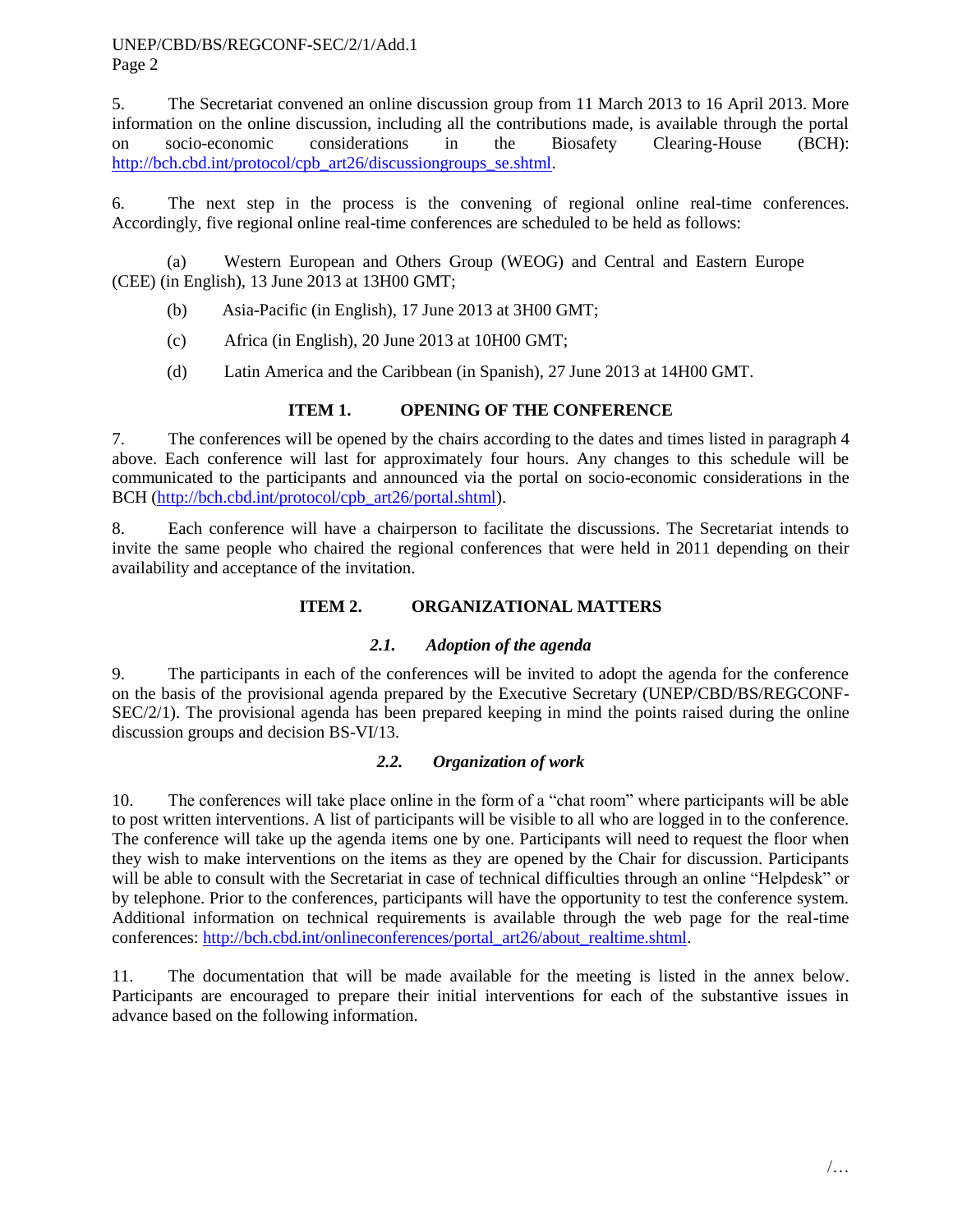#### **ITEM 3. SOCIO-ECONOMIC CONSIDERATIONS ARISING FROM THE IMPACT OF LIVING MODIFIED ORGANISMS ON THE CONSERVATION AND SUSTAINABLE USE OF BIOLOGICAL DIVERSITY**

12. Under this agenda item, participants in the real-time conferences will be invited to discuss what socio-economic considerations are. Participants may share their understanding of the concept of socioeconomic considerations in the context of paragraph 1, Article 26 of the Cartagena Protocol on Biosafety.

#### *3.1. Definition of socio-economic considerations*

13. Participants may provide a definition or elements of a definition of socio-economic considerations in the context of Article 26 of the Cartagena Protocol on Biosafety. They may discuss which process might be appropriate to define socio-economic considerations – international or domestic. They may also address the scope of socio-economic considerations. Participants are invited to examine the following options derived from the views expressed during the earlier discussions on the subject:<sup>1</sup>

#### *(i) Definition or elements of a definition*

#### *Option 1:*

Define socio-economic considerations in relation to sustainability principles or criteria.

#### *Option 2:*

Define socio-economic considerations in terms of methodologies regarding how and when to undertake socio-economic assessments.

#### *(ii) Process for the development/use of a definition*

#### *Option 3:*

Minimum elements or criteria of socio-economic considerations may be identified as part of the guidelines envisaged in operational objective 1.7 of the Strategic Plan to provide a framework for any details that may be developed at the domestic level.

#### *Option 4:*

l

Each Party that requires the inclusion of socio-economic considerations in reaching a decision concerning living modified organisms may define these considerations on the basis of its national and local circumstances.

#### *3.2. Scope of socio-economic considerations*

14. Some people argue that the wording in paragraph 1, Article 26 of the Protocol suggests that there must be an impact on the conservation and sustainable use of biological diversity resulting from the living modified organism in question before any socio-economic considerations may be taken into account. However, others argue that impact has ecological and socio-economic dimensions. Direct impact on the socio-economic situations that may result from a living modified organism should also be taken into account. It is further argued that conservation and particularly sustainable use of biological diversity have intrinsically socio-economic dimensions. Impacts on the conservation and sustainable use of biological diversity are, therefore, wide ranging and should not be limited only to impacts on the components of biological diversity. Participants may, therefore, discuss the following options:

<sup>&</sup>lt;sup>1</sup> Participants are encouraged to read documents from previous discussions from archives available at this page: [http://bch.cbd.int/onlineconferences/portal\\_art26/se\\_main.shtml](http://bch.cbd.int/onlineconferences/portal_art26/se_main.shtml)

In examining the options and preparing their interventions, participants are in particular advised to look at the views and information contained in document UNEP/CBD/BS/REGCONF-SEC/2/INF/1 – "Summary of the online discussions March-April 2013".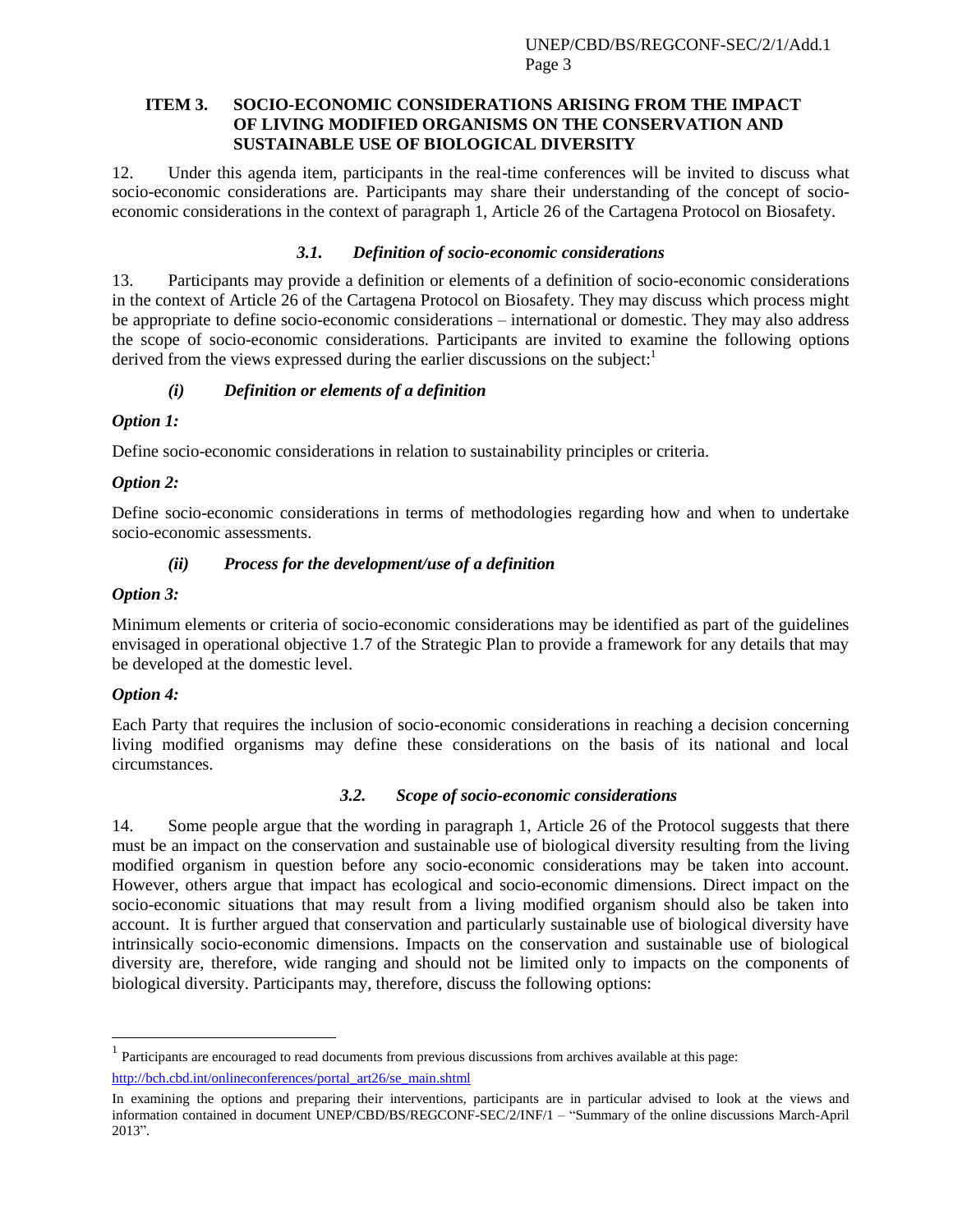#### UNEP/CBD/BS/REGCONF-SEC/2/1/Add.1 Page 4

#### *Option 1:*

Socio-economic considerations need to be limited only to those that arise from the impact of living modified organisms on the conservation and sustainable use of biological diversity.

#### *Option 2:*

Socio-economic considerations need not be limited only to those that arise from the impact of living modified organisms on the conservation and sustainable use of biological diversity.

#### **ITEM 4. OTHER MATTERS**

15 Under this item, participants may wish to consider any other matter relevant to their regional conferences. Participants are encouraged to make suggestions of issues or approaches that may contribute to the development of conceptual clarity on socio-economic considerations.

#### **ITEM 5. CLOSURE OF THE CONFERENCE**

16. It is expected that the conferences will be closed by their respective chairpersons after three to four hours of discussion. The transcripts of the conferences will be made publicly available through the Biosafety Clearing-House.